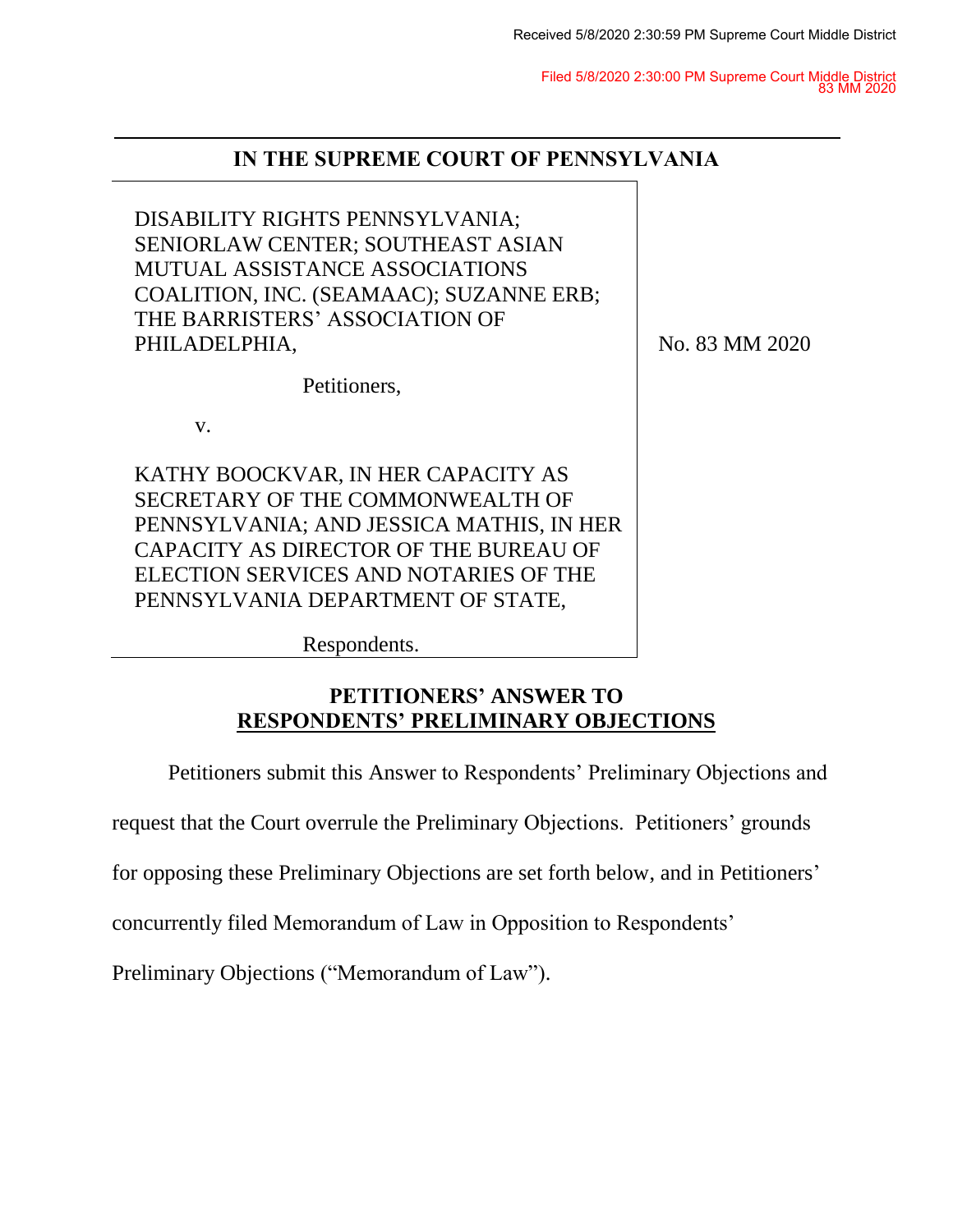### **I. Procedural History and Factual Background**

1. Admitted to the extent the Secretary is responsible for implementing Act 77 and Pennsylvania's system for voting by mail. *See* Act 77; *see also* 25 P.S. § 2621. After reasonable investigation, Petitioners are without knowledge or information sufficient to form a belief as to the truth of the remaining averments in this paragraph.

2. Admitted to the extent that the Director of the Bureau of Election Services and Notaries supervises the Commonwealth's Election Services and Voter Registration divisions. After reasonable investigation, Petitioners are without knowledge or information sufficient to form a belief as to the truth of the remaining averments in this paragraph. By way of further answer, Petitioners refer to their Memorandum of Law.

3. Admitted.

4. Denied. As set forth in the Declaration of Service filed on the same day as this Answer, on the evening of April 27, 2020, after the Petition for Review was filed, attorneys for Petitioners sent a copy of the Petition and accompanying documents via email to the "Mailroom" team at the law office of Arnold & Porter in Washington, D.C., and directed the Mailroom team to mail those documents promptly to Secretary Boockvar and to the Office of the Attorney General. Decl. of Serv. ¶ 5. On April 28, 2020, Arnold & Porter Mailroom personnel confirmed

-2-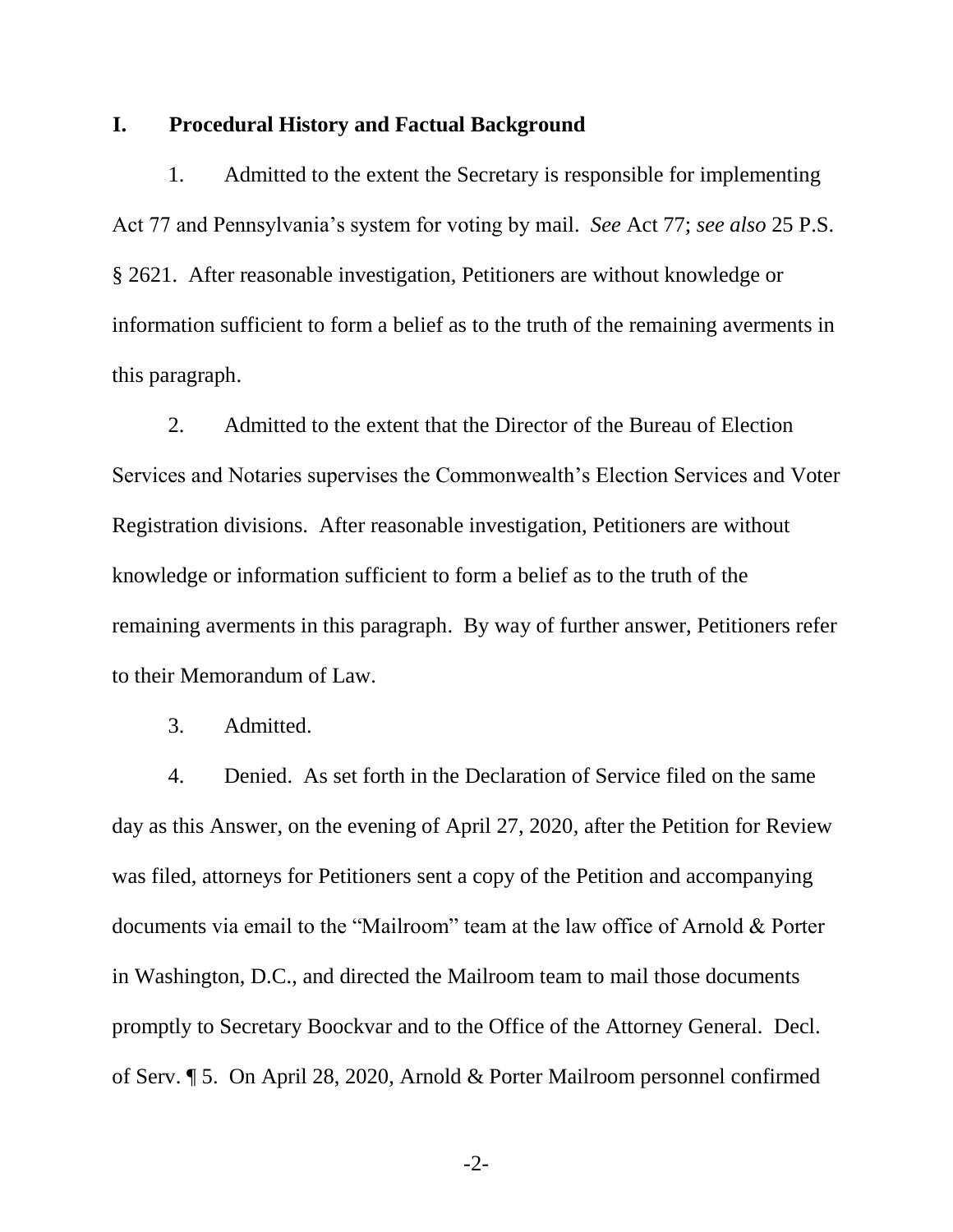that they had sent copies of the Petition by United States Postal Service (USPS) Certified Mail, along with proof of service, to Secretary Boockvar and to Attorney General Josh Shapiro. The USPS tracking website confirmed that USPS received both envelopes at 4:06 p.m. on April 28, 2020. *Id.*, Exs. A, C. The Petition, which on its face alleges Act 77's "received by" deadline is unconstitutional, was delivered by USPS to Secretary Boockvar on April 30, 2020, at 8:09 a.m. Although Petitioners *sent* it to the same city at the same minute on the same day, the USPS *delivered* the Petition to the Office of Attorney General four days later than Secretary Boockvar's copy, on May 4, 2020, at 7:53 a.m., as documented by the Declaration of Service filed concurrently with this Answer. Decl. of Serv. ¶¶ 5-9. The remaining averments in this paragraph are conclusions of law to which no responsive pleading is required.

5. Denied. The averments in this paragraph purport to summarize the Petition. Petitioners refer to the Petition for its full and complete contents and deny anything inconsistent therewith.

6. Denied. The averments in this paragraph purport to summarize the Petition. Petitioners refer to the Petition for its full and complete contents and deny anything inconsistent therewith.

-3-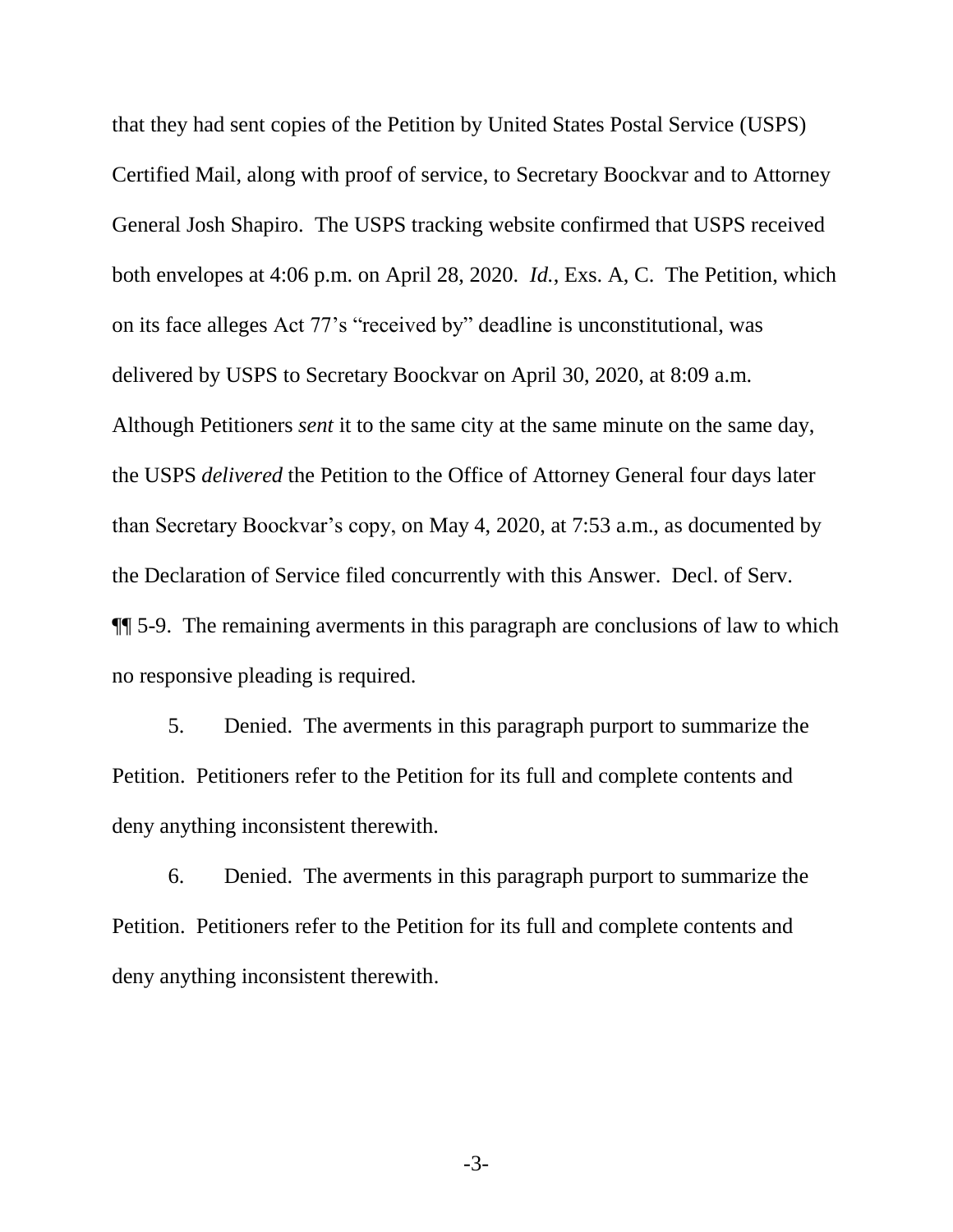7. Denied. The averments in this paragraph purport to summarize the Petition. Petitioners refer to the Petition for its full and complete contents and deny anything inconsistent therewith.

8. Denied. The averments in this paragraph purport to summarize the Petition. Petitioners refer to the Petition for its full and complete contents and deny anything inconsistent therewith.

9. Admitted.

10. After reasonable investigation, Petitioners are without knowledge or information sufficient to form a belief as to the truth of the averments in this paragraph.

11. Petitioners admit that the General Assembly postponed the primary election date from April 28, 2020 to June 2, 2020. The remaining averments in this paragraph and the accompanying footnotes 3 and 4 contain conclusions of law to which no responsive pleading is required. To the extent a response is required, this paragraph and the accompanying footnotes 3 and 4 also purport to summarize legislation. Petitioners refer to the legislation for its full and complete contents and deny anything inconsistent therewith.

12. Denied. To the extent the averments in this paragraph purport to summarize the Petition, Petitioners refer to the Petition for its full and complete contents and deny anything inconsistent therewith. Petitioners respond further that

-4-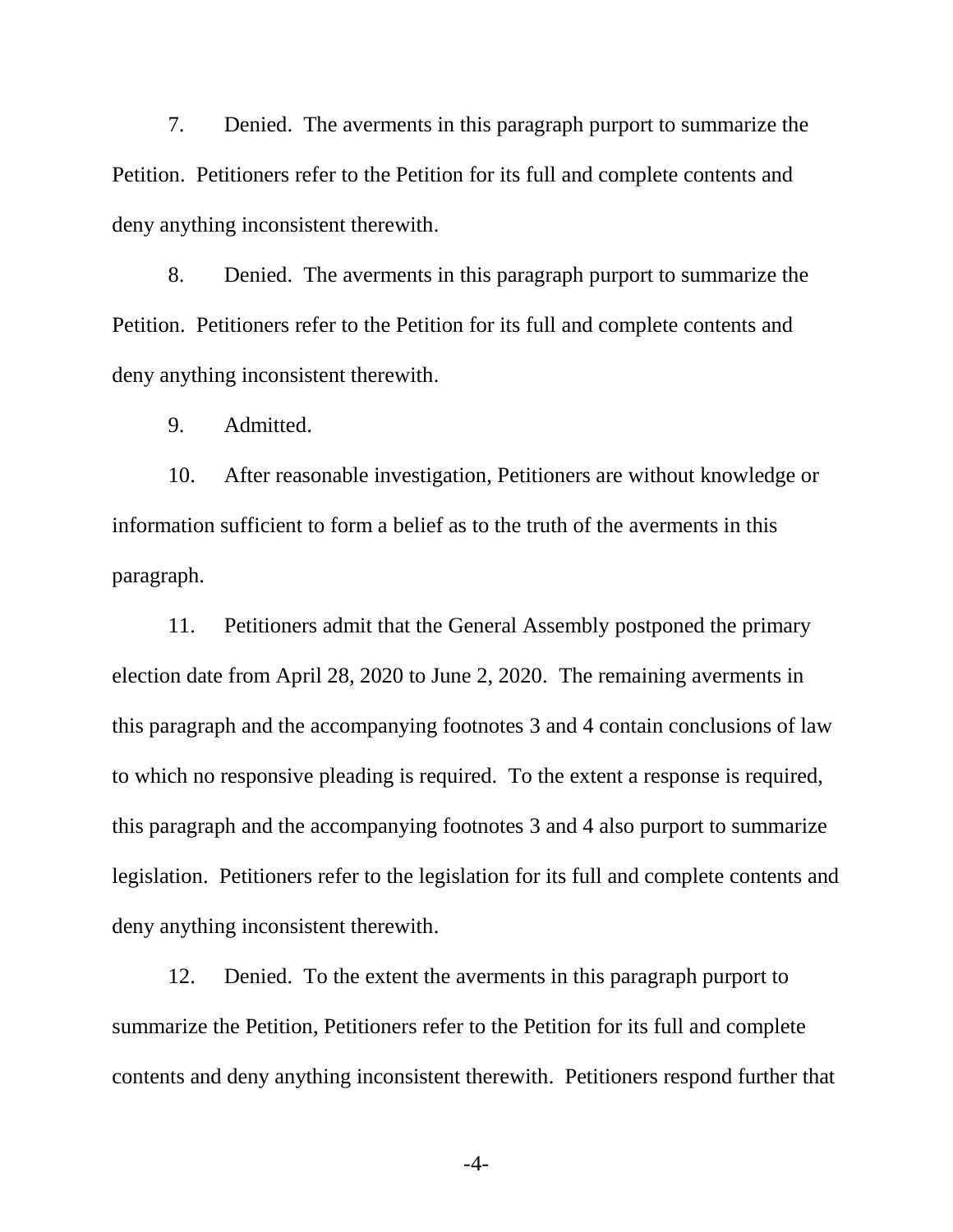the averments in this paragraph contain conclusions of law to which no responsive pleading is required. To the extent a response is required, this paragraph is denied. Petitioners also refer to their Memorandum of Law.

13. After reasonable investigation, Petitioners are without knowledge or information sufficient to form a belief as to the truth of the averments in this paragraph and the accompanying footnote 5.

14. Petitioners admit that the Department has received an unprecedented number of requests for absentee and mail-in ballot applications numbering in the hundreds of thousands. After reasonable investigation, Petitioners are without knowledge or information sufficient to form a belief as to the truth of the remaining averments in this paragraph and the accompanying footnote 6.

15. After reasonable investigation, Petitioners are without knowledge or information sufficient to form a belief as to the truth of the averments in this paragraph and the accompanying footnotes 7 and 8.

### **II. Answers to Preliminary Objections**

#### **A. Answer to First Preliminary Objection (Constitutional Violations)**

16. Paragraphs 1–15 above are incorporated by reference as if fully set forth herein.

17. Denied. The averments in this paragraph purport to summarize the Petition. Petitioners refer to the Petition for its full and complete contents and

-5-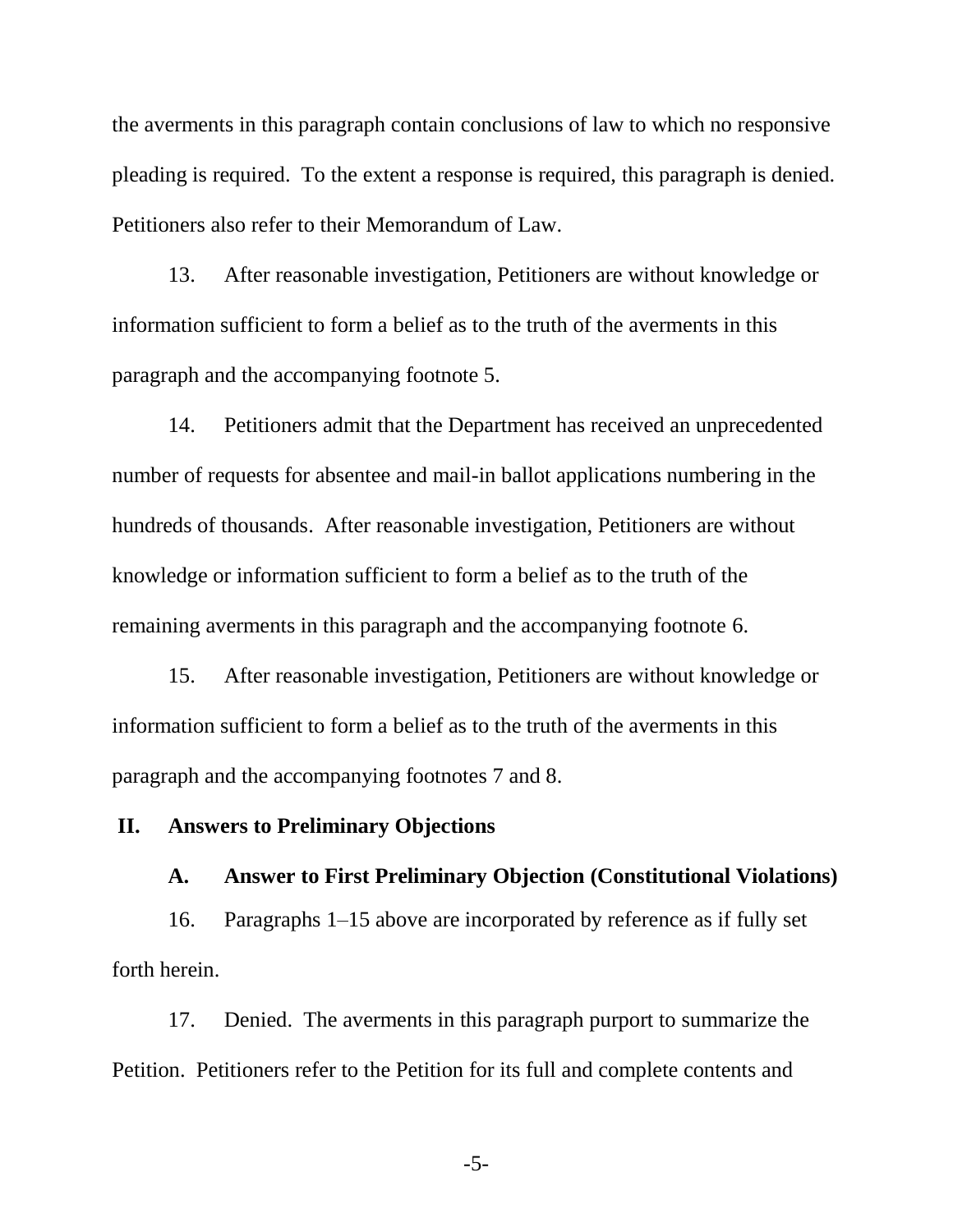deny anything inconsistent therewith. Petitioners respond further that the averments in this paragraph contain conclusions of law to which no responsive pleading is required. To the extent a response is required, this paragraph is denied. Petitioners also refer to their Memorandum of Law.

18. The averments in this paragraph contain conclusions of law to which no responsive pleading is required. To the extent a response is required, this paragraph is denied. Petitioners also refer to their Memorandum of Law.

19. Denied. The averments in this paragraph purport to summarize the Petition. Petitioners refer to the Petition for its full and complete contents and deny anything inconsistent therewith. Petitioners respond further that the averments in this paragraph contain conclusions of law to which no responsive pleading is required. To the extent a response is required, this paragraph is denied. Petitioners also refer to their Memorandum of Law.

20. The averments in this paragraph contain conclusions of law to which no responsive pleading is required. To the extent a response is required, this paragraph is denied. Petitioners also refer to their Memorandum of Law.

21. The averments in this paragraph contain conclusions of law to which no responsive pleading is required. To the extent a response is required, this paragraph is denied. Petitioners also refer to their Memorandum of Law.

-6-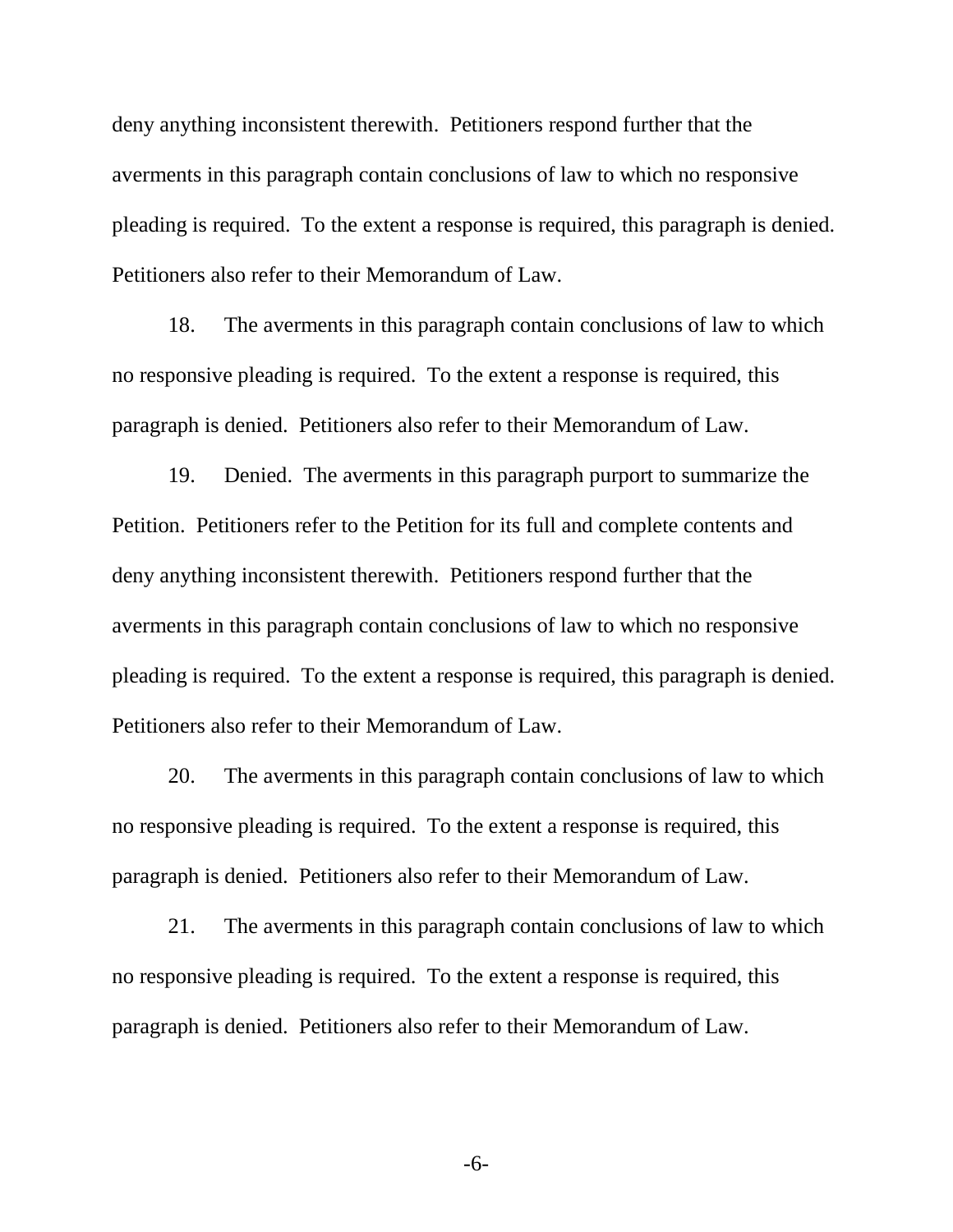22. Denied. The averments in this paragraph purport to summarize the Petition. Petitioners refer to the Petition for its full and complete contents and deny anything inconsistent therewith. Petitioners respond further that the averments in this paragraph contain conclusions of law to which no responsive pleading is required. To the extent a response is required, this paragraph is denied. Petitioners also refer to their Memorandum of Law.

23. Denied. The averments in this paragraph purport to summarize the Petition. Petitioners refer to the Petition for its full and complete contents and deny anything inconsistent therewith. Petitioners respond further that the averments in this paragraph contain conclusions of law to which no responsive pleading is required. To the extent a response is required, this paragraph is denied. Petitioners also refer to their Memorandum of Law.

24. Paragraphs 10–15 above are incorporated by reference as if fully set forth herein. After reasonable investigation, Petitioners are without knowledge or information sufficient to form a belief as to the truth of the remaining averments in this paragraph.

25. Denied. The averments in this paragraph purport to summarize the Petition. Petitioners refer to the Petition for its full and complete contents and deny anything inconsistent therewith. Petitioners respond further that the averments in this paragraph contain conclusions of law to which no responsive

-7-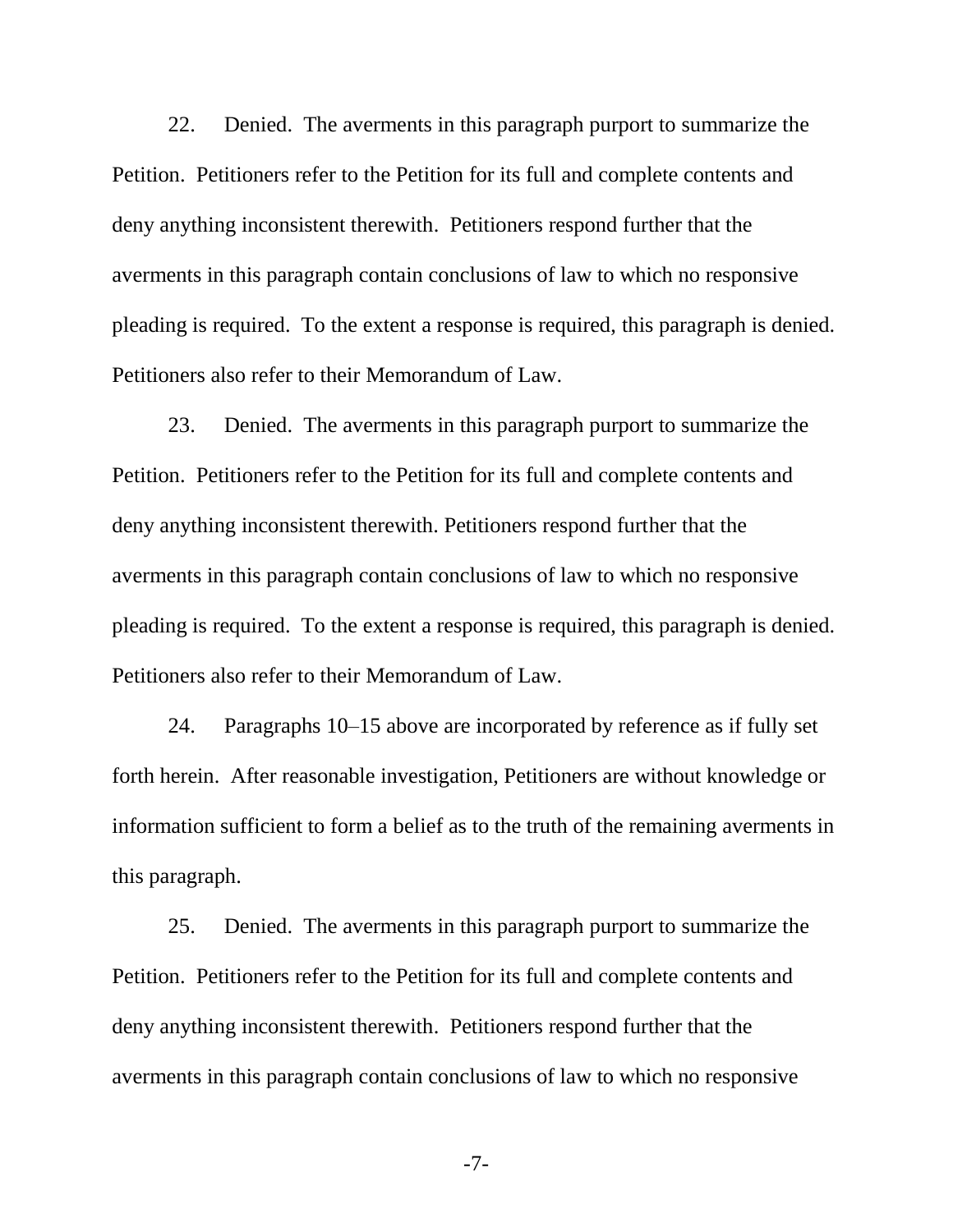pleading is required. To the extent a response is required, this paragraph is denied. Petitioners also refer to their Memorandum of Law.

26. Admitted that "extending the deadline for receipt of ballots . . . would increase the number of votes that are timely returned." Other averments in this paragraph purport to summarize the Petition. Petitioners refer to the Petition for its full and complete contents and deny anything inconsistent therewith. Petitioners respond further that the remaining averments in this paragraph contain conclusions of law to which no responsive pleading is required. To the extent a response is required, this paragraph is denied. Petitioners also refer to their Memorandum of Law.

27. Denied. The averments in this paragraph purport to summarize the Petition. Petitioners refer to the Petition for its full and complete contents and deny anything inconsistent therewith. Petitioners respond further that the remaining averments in this paragraph contain conclusions of law to which no responsive pleading is required. To the extent a response is required, this paragraph is denied. Petitioners also refer to their Memorandum of Law.

28. The averments in this paragraph contain conclusions of law to which no responsive pleading is required. To the extent a response is required, this paragraph is denied. Petitioners also refer to their Memorandum of Law.

-8-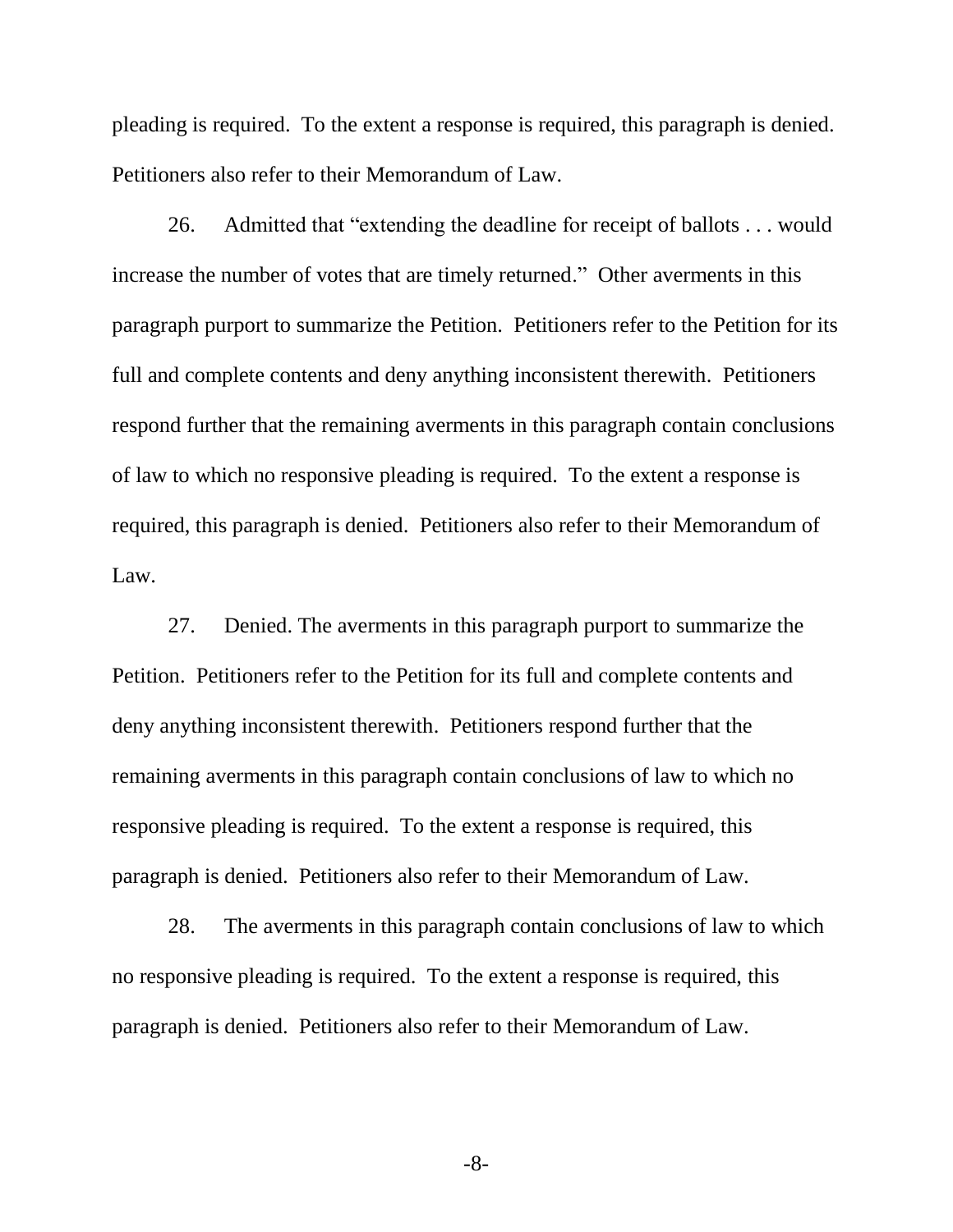**WHEREFORE**, Petitioners respectfully request that this Court overrule Respondents' First Preliminary Objection.

#### **B. Answer to Second Preliminary Objection (Standing and Ripeness)**

29. Paragraphs 1–28 above are incorporated by reference as if fully set forth herein.

30. The averments in this paragraph contain conclusions of law to which no responsive pleading is required. To the extent a response is required, this paragraph is denied. Petitioners also refer to their Memorandum of Law.

31. The averments in this paragraph contain conclusions of law to which no responsive pleading is required. To the extent a response is required, this paragraph is denied. Petitioners also refer to their Memorandum of Law.

32. The averments in this paragraph contain conclusions of law to which no responsive pleading is required. To the extent a response is required, this paragraph is denied. Petitioners also refer to their Memorandum of Law.

33. Denied. The averments in this paragraph purport to summarize the Petition. Petitioners refer to the Petition for its full and complete contents and deny anything inconsistent therewith.

34. Denied. The averments in this paragraph purport to summarize the Petition. Petitioners refer to the Petition for its full and complete contents and deny anything inconsistent therewith.

-9-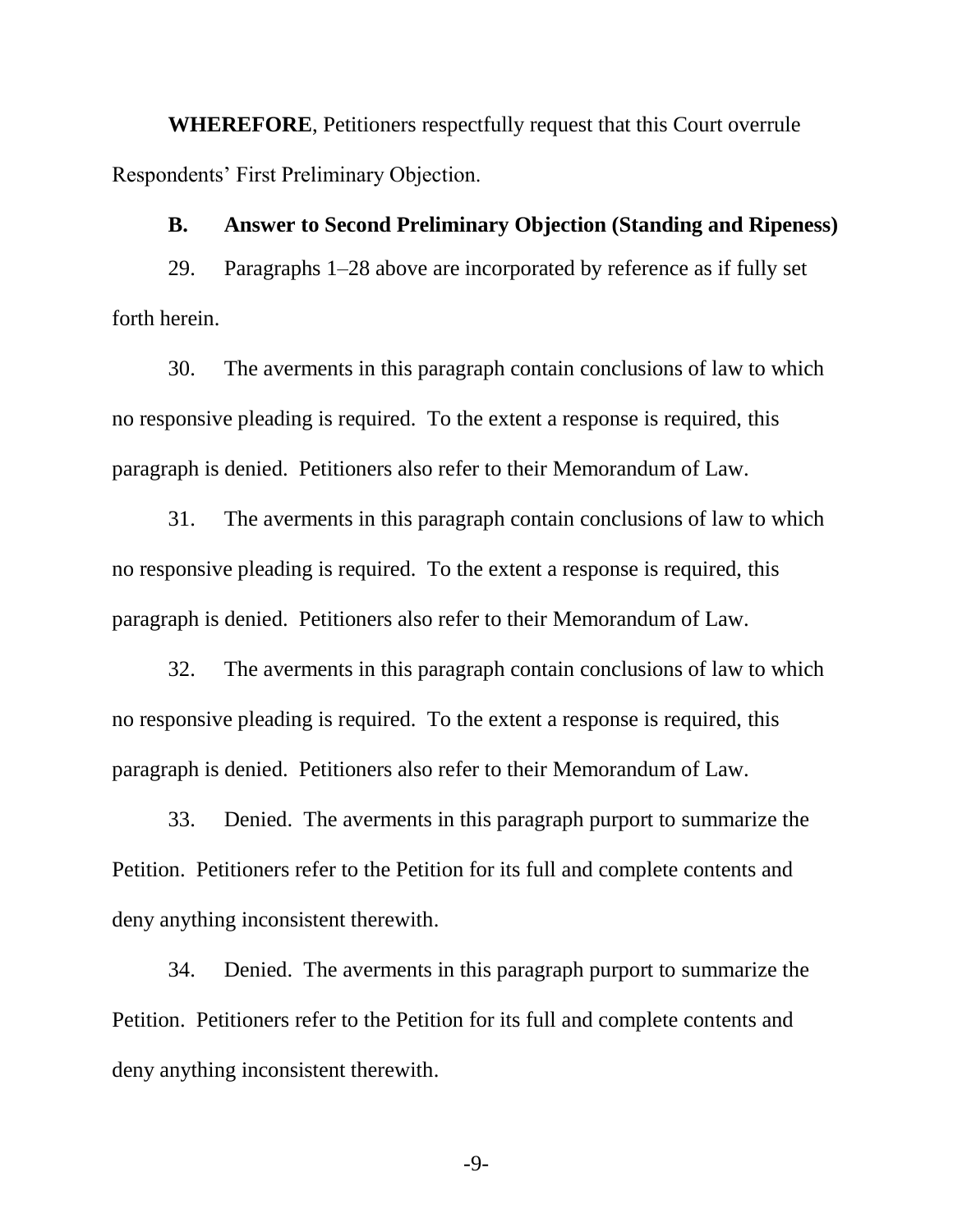35. The averments in this paragraph contain conclusions of law to which no responsive pleading is required. To the extent a response is required, this paragraph is denied. Petitioners also refer to their Memorandum of Law.

36. The averments in this paragraph contain conclusions of law to which no responsive pleading is required. To the extent a response is required, this paragraph is denied. Petitioners also refer to their Memorandum of Law.

37. The averments in this paragraph contain conclusions of law to which no responsive pleading is required. To the extent a response is required, this paragraph is denied. Petitioners also refer to their Memorandum of Law.

**WHEREFORE**, Petitioners respectfully request that this Court overrule Respondents' Second Preliminary Objection.

## **C. Answer to Third Preliminary Objection (Joinder of Necessary Parties)**

38. Paragraphs 1–37 above are incorporated by reference as if fully set forth herein.

39. The averments in this paragraph contain conclusions of law to which no responsive pleading is required. To the extent a response is required, this paragraph is denied. Petitioners also refer to their Memorandum of Law.

40. The averments in this paragraph contain conclusions of law to which no responsive pleading is required. To the extent a response is required, this paragraph is denied. Petitioners also refer to their Memorandum of Law.

-10-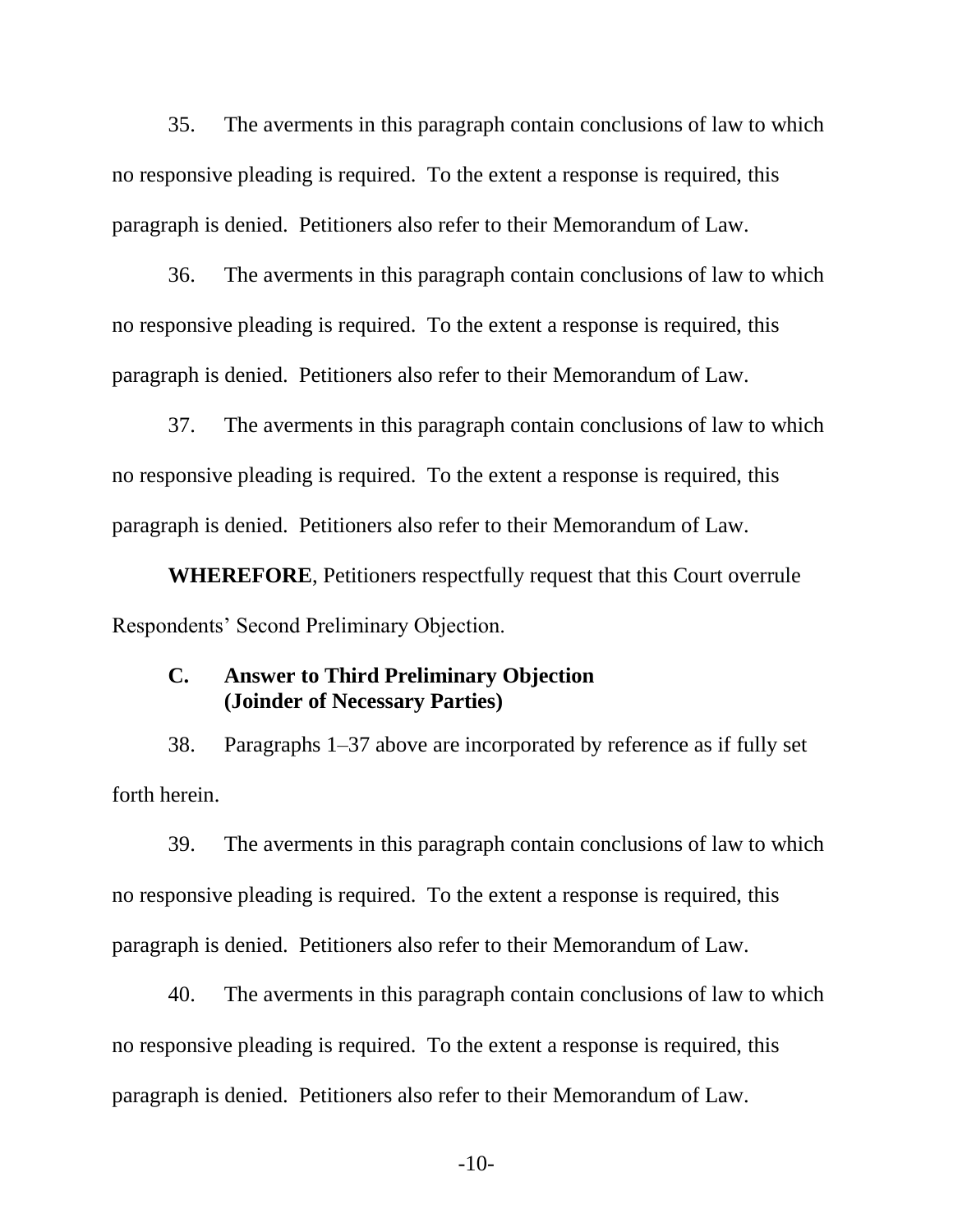41. The averments in this paragraph contain conclusions of law to which no responsive pleading is required. To the extent a response is required, this paragraph is denied. Petitioners also refer to their Memorandum of Law

42. Denied. The averments in this paragraph purport to summarize the Petition. Petitioners refer to the Petition for its full and complete contents and deny anything inconsistent therewith.

43. Denied. The averments in this paragraph and the accompanying footnote 9 purport to summarize the Petition. Petitioners refer to the Petition for its full and complete contents and deny anything inconsistent therewith.

44. Denied. The averments in this paragraph purport to summarize the Petition. Petitioners refer to the Petition for its full and complete contents and deny anything inconsistent therewith. Petitioners respond further that the averments in this paragraph contain conclusions of law to which no responsive pleading is required. To the extent a response is required, this paragraph is denied. Petitioners also refer to their Memorandum of Law.

45. The averments in this paragraph contain conclusions of law to which no responsive pleading is required. To the extent a response is required, this paragraph is denied. Petitioners also refer to their simultaneously filed brief.

**WHEREFORE,** Petitioners respectfully request that this Court overrule Respondents' Third Preliminary Objection.

-11-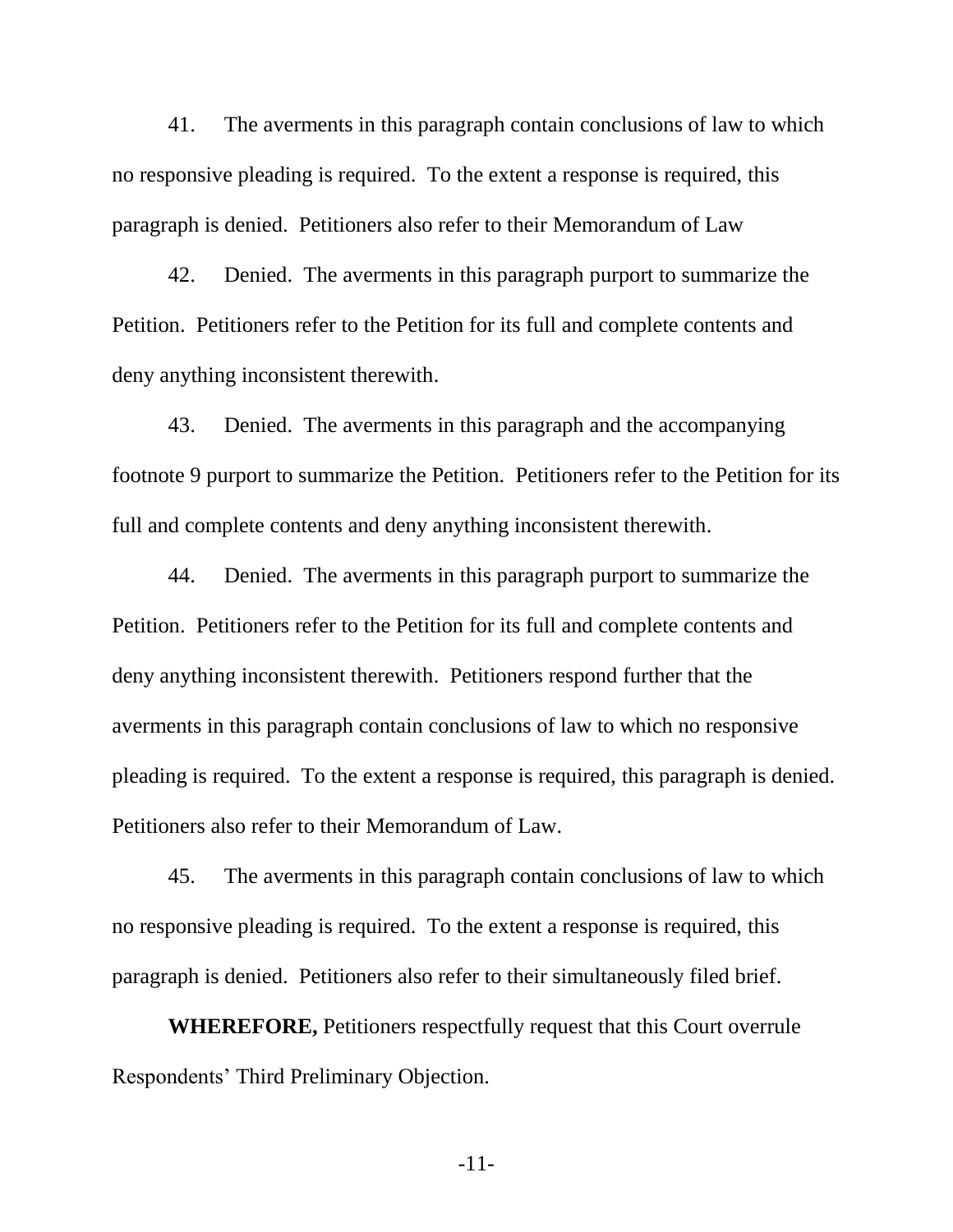### **D. Answer to Fourth Preliminary Objection (Notice to the Attorney General)**

46. Paragraphs 1–45 above are incorporated by reference as if fully set forth herein.

47. Denied. On the evening of April 27, 2020 after filing the Petition for Review, attorneys for Petitioners sent a copy of the Petition and accompanying documents via email to the "Mailroom" team at the law office of Arnold & Porter in Washington, D.C. and directed the Mailroom team to mail those documents promptly to Secretary Boockvar and to the Office of the Attorney General. Decl. of Serv. ¶ 5. On April 28, 2020, Arnold & Porter Mailroom personnel confirmed that they had sent copies of the Petition by United States Postal Service (USPS) Certified Mail, along with proof of service, to Secretary Boockvar and to Attorney General Josh Shapiro. The USPS tracking website confirmed that USPS received both envelopes at 4:06 p.m. on April 28, 2020. *Id.*, Exs. A, C. The Petition, which on its face alleges Act 77's "received by" deadline is unconstitutional, was delivered by USPS to Secretary Boockvar on April 30, 2020, at 8:09 a.m. Although Petitioners *sent* it to the same city at the same minute on the same day, the USPS *delivered* the Petition to the Office of Attorney General four days later than Secretary Boockvar's copy, on May 4, 2020, at 7:53 a.m., as documented by the Declaration of Service filed concurrently with this Answer. Decl. of Serv.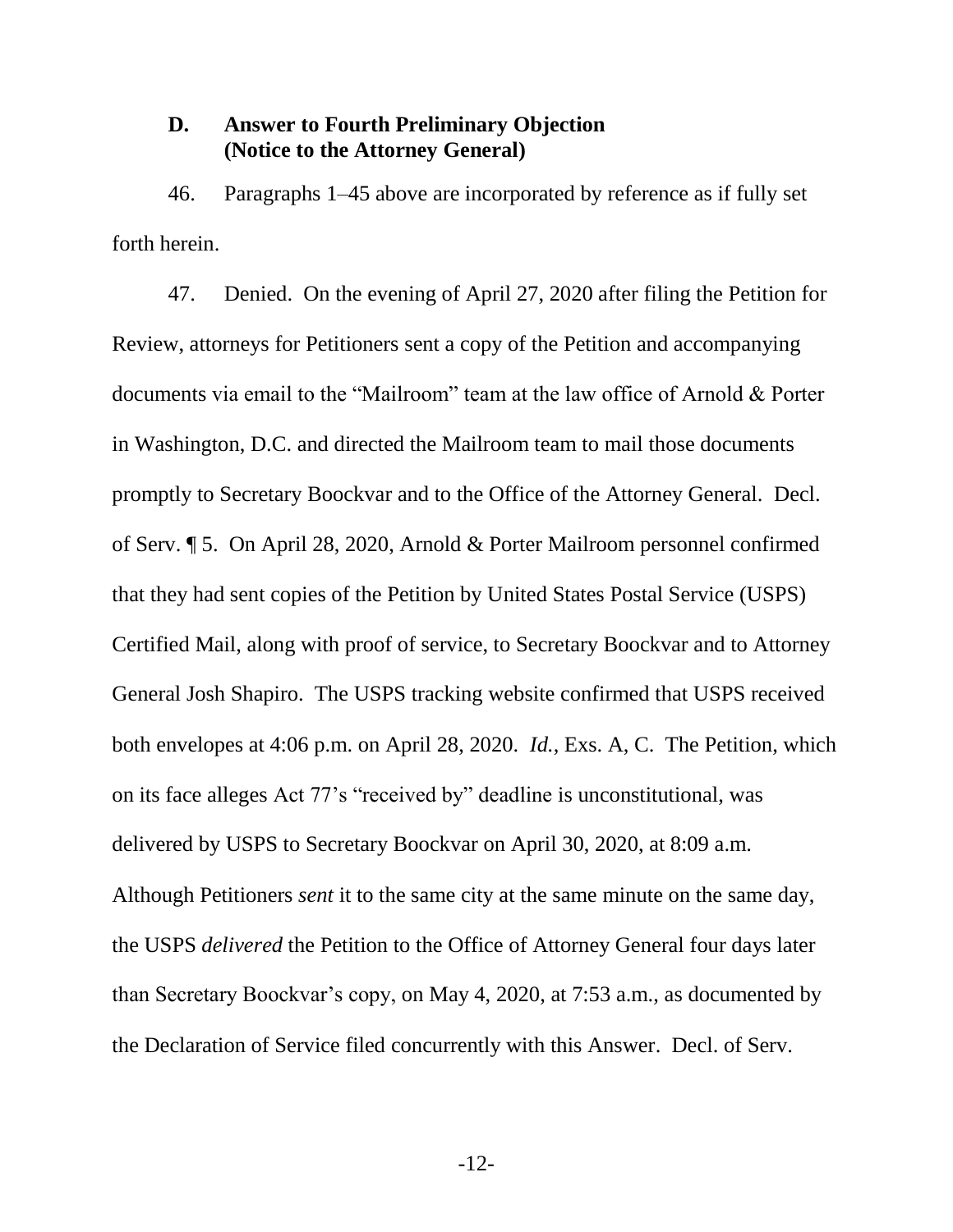¶¶ 5-9. The remaining averments in this paragraph are conclusions of law to which no responsive pleading is required.

48. The averments in this paragraph contain conclusions of law to which no responsive pleading is required. To the extent a response is required, this paragraph is denied. Petitioners also refer to their Memorandum of Law.

49. The averments in this paragraph contain conclusions of law to which no responsive pleading is required. To the extent a response is required, this paragraph is denied. Petitioners also refer to their Memorandum of Law.

**WHEREFORE,** Petitioners respectfully request that this Court overrule Respondents' Fourth Preliminary Objection.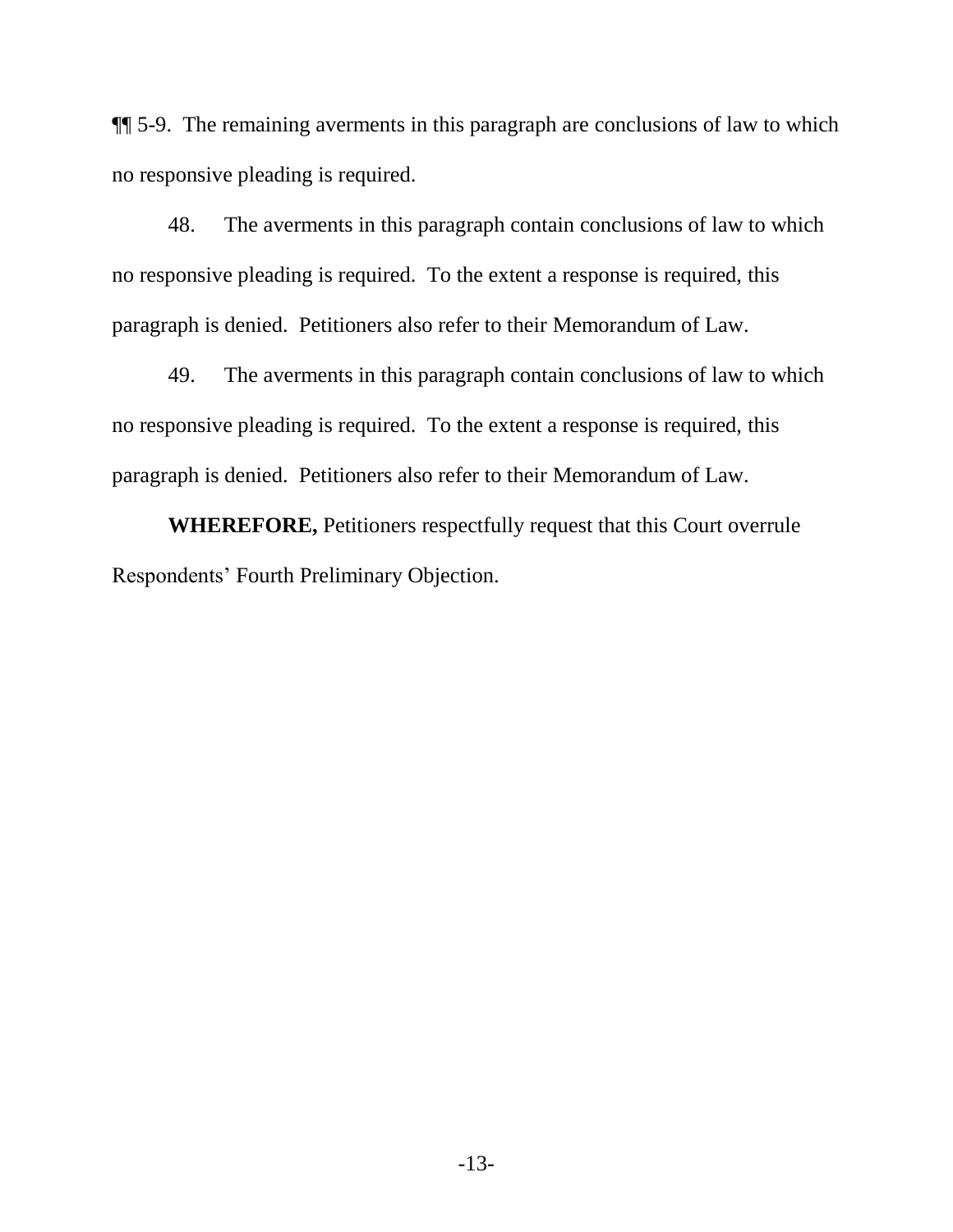Dated: May 8, 2020

Respectfully submitted,

*/s/ Benjamin D. Geffen*

Mary M. McKenzie Attorney ID No. 47434 Benjamin D. Geffen Attorney ID No. 310134 Public Interest Law Center 1500 JFK Blvd., Suite 802 Philadelphia PA 19102 Telephone: +1 215.627.7100 Facsimile: +1 215.627.3183 mmckenzie@publintlaw.org

Elisabeth S. Theodore\* Daniel F. Jacobson\* R. Stanton Jones\* David P. Gersch\* Kolya Glick\* Samuel F. Callahan\* Arnold & Porter Kaye Scholer LLP 601 Massachusetts Ave., NW Washington, DC 20001-3743 Telephone: +1 202.942.5000 Facsimile: +1 202.942.5999 elisabeth.theodore@arnoldporter.com \* Not admitted in Pennsylvania, admitted in the District of Columbia. Pro hac vice motion to be filed.

Counsel for Petitioners